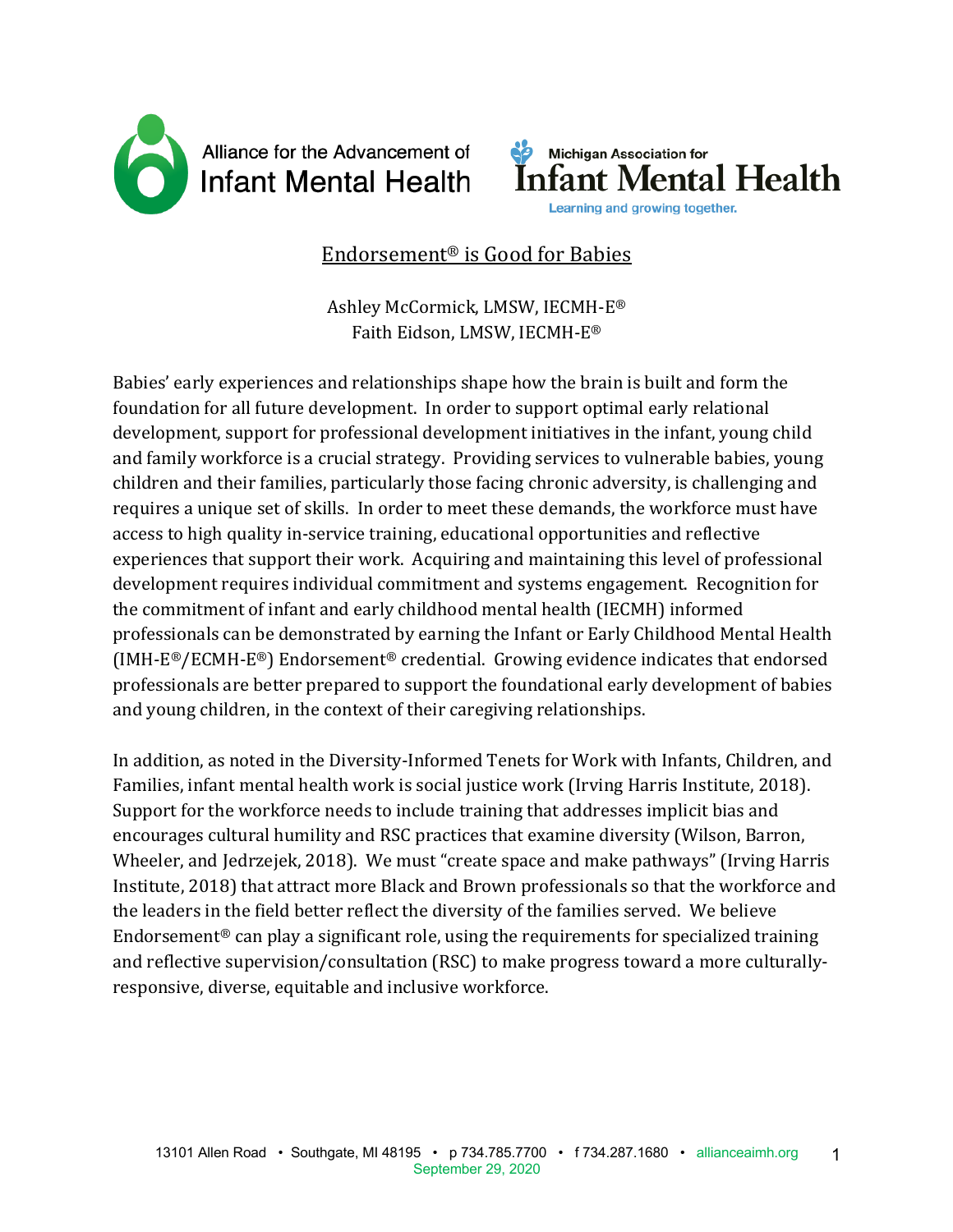### **Supporting Evidence**

*Endorsement® Evaluation*

The Arizona State University Center for Child Well-Being worked alongside 14 IMH associations to conduct a survey of infant family professionals (Krysik, Kubicek, McCormick, & Warren, 2018). They found that of those surveyed  $(n = 1294)$ , 89% responded that Endorsement<sup>®</sup> was "highly beneficial" or "beneficial" in terms of increasing their own understanding of IMH; 90% responded that Endorsement<sup>®</sup> had a "highly beneficial" or "beneficial" impact on their ability to promote IMH; and 93% responded that Endorsement<sup>®</sup> had a "highly beneficial" or "beneficial" effect on their ability to promote social-emotional development in babies and toddlers.

## *Reflective Supervision/Consultation Evaluation*

A critical component of Endorsement<sup>®</sup> is RSC. The use of RSC by professionals to integrate knowledge, skills and emerging capacities into their practice can substantially benefit the babies, young children, caregivers and families served. RSC offers professionals a supportive mentor relationship that nurtures their ability to provide consistent and quality relationship-based services to parents/caregivers. The concept of "parallel process" asserts that this leads to parents/caregivers experiencing a relationship that promotes their own learning and encourages their desire and capacity to nurture and teach their little ones. RSC is required for most categories of Endorsement<sup>®</sup> and is strongly recommended for all. Thanks to this requirement and the growth of the Endorsement<sup>®</sup> credential, more IECMH professionals have access to qualified and skilled providers of RSC than ever before. To date, over 900 IECMH professionals have earned Endorsement<sup>®</sup> in a category that allows them to provide RSC to others.

Recent research demonstrates why RSC is so valuable to babies, young children and families and highlights how essential it is that RSC is provided via Endorsement<sup>®</sup>. Watson, Gatti, Cox, Harrison, and Hennes (2014) examined data from early childhood special education professionals who had participated in reflective consultation (RC) for seven years. The professionals received regular RC throughout the school year. At the end of the seven years, Watson et al. (2014) found that RC reduced the participants' stress by increasing their ability to shift their perspectives and take on the perspectives of the infant, toddler or parent/caregiver.

Additionally, a qualitative evaluation of the impact of RC for a group of Early Childhood Special Education teachers and developmental therapists was conducted by Mary Harrison (2016). Harrison (2016) found that practitioners who received RC described improvements in: capacity to shift perspective; ability to address personal biases;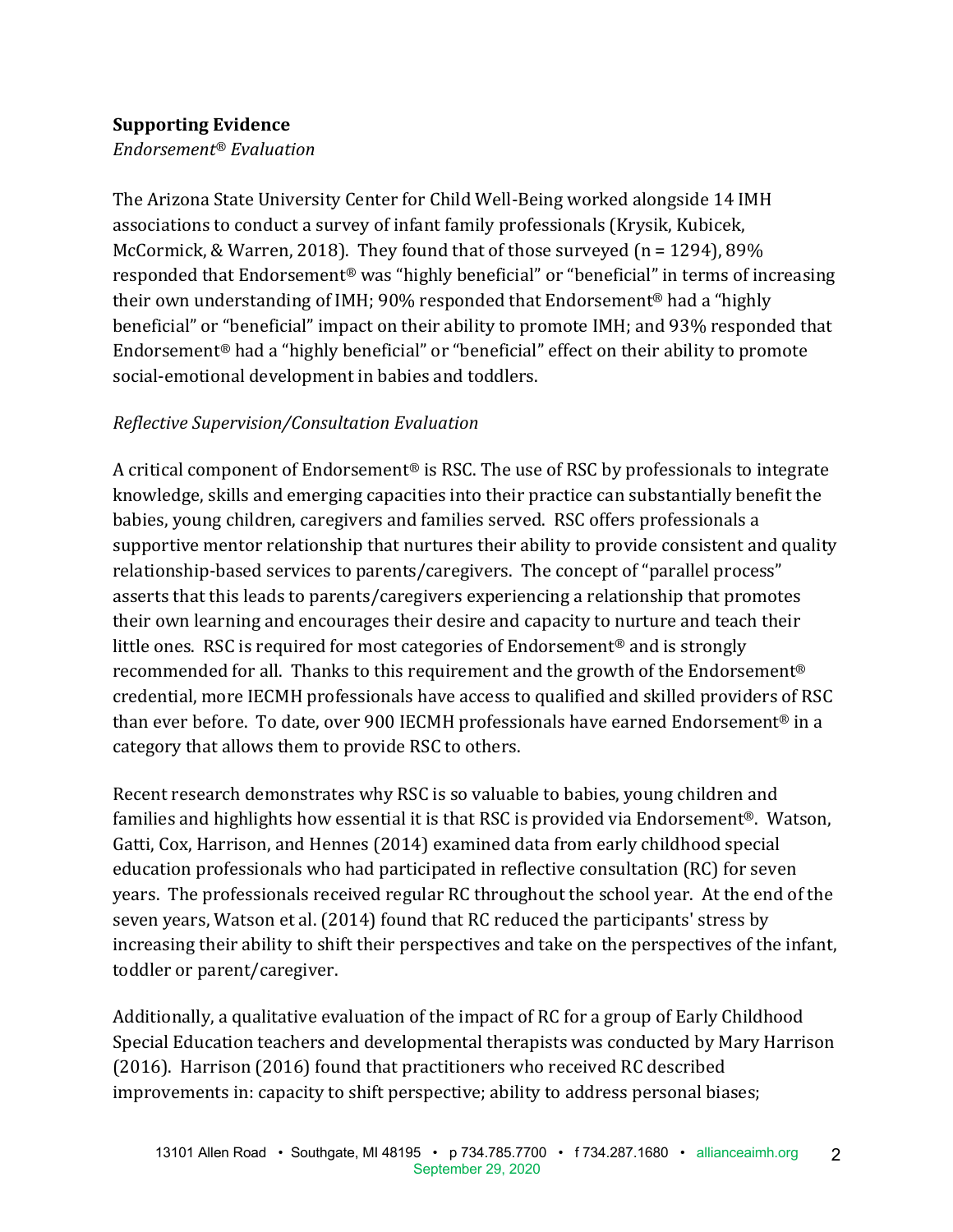improved ability to set boundaries; and improved capacity to slow down, observe, and listen. Of additional significance was that practitioners supported feeling heard, validated and affirmed in the work they were doing, and they were more effective in their ability to assess, focus, and respond to the young children with whom they were working (Ibid).

Furthermore, Urban Institute conducted a national study of the home visiting workforce for programs receiving Maternal Infant Early Childhood Home Visiting (MIECHV) funding. Their primary focus was on workplace indicators that lead to recruitment and retention (Benatar, Coffey, Sandstrom, 2020). One of their top three findings was that, "Home visitors repeatedly cited supervisory support, both in the forms of reflective supervision and more informal gestures, such as workplace initiatives, as a key factor in home visitors' decisions to remain in their job" (Benatar, et al, 2020). An accumulating amount of research indicates that RSC correlates to reduced burnout in the IECMH field (Begic, S., Weaver, J., & McDonald, T.W., 2019; Frosch, C.A., Varwani, Z., Mitchell, J., Caraccioli, C., & Willoughby, M., 2018; Shea, S.E., Jester, J.M., Huth-Bocks, A.C., Weatherston, D.J., Muzik, M., Rosenblum, K.L., The Michigan Collaborative for Infant Mental Health Research, 2020). We know that babies and young children in particular benefit from having consistent and predictable relationships and this includes with infant, early childhood and family professionals. Retention of the workforce that serves our most vulnerable population is critically important.

Lastly, Shea (2020) conducted an evaluation of a statewide RSC model for IECMH professionals. In total, 38 participants, including program managers, supervisors, preschool program and infant-toddler specialists, and IECMH consultants, agreed to participate in group RSC for 2-hours/month for 2-years. At the end of the first year, Shea (2020) found that the participants had increased reflective practice and relational skills, in addition to reduced burnout risk factors.

#### **Conclusion**

In summary, the prenatal and zero-to-six workforce needs and deserves specialized support; Endorsement<sup>®</sup> ensures that the professionals serving the most vulnerable are equipped with the culturally-responsive and reflective skills to promote early relational health making life better for babies and their families. To learn more about the Alliance for the Advancement of Infant Mental Health and the members of the Alliance who offer the Endorsement<sup>®</sup> credential, please visit our website: allianceaimh.org.